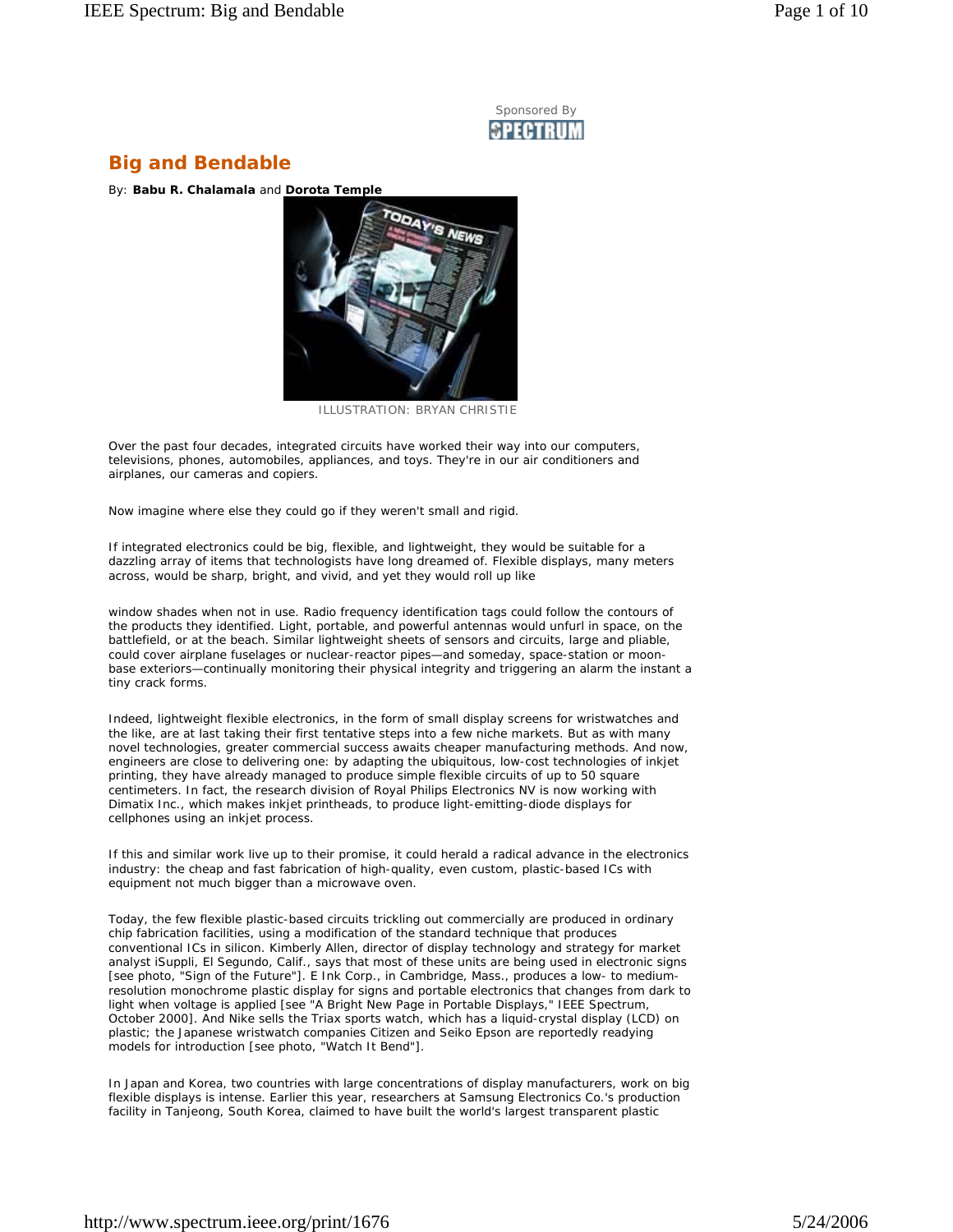display—an active-matrix LCD with a diagonal measuring 5 inches [see photo, "On Display"].

Other companies, including Acellent Technologies, Nanosolar, and the Palo Alto Research Center, all in California, are developing flexible-circuit technologies for structural monitoring, solar energy conversion, and X-ray imagers, respectively [see photo, "Pixel Perfect"]. And Philips Research, in Eindhoven, the Netherlands, along with E Ink, continues its promising work on flexible, paperlike displays. These displays could soon be used in electronic books and newspapers, as shown in the opening illustration.

Encouraging as these advances are, researchers still have obstacles to overcome in their quest to make large-scale flexible electronics the next big thing. Besides getting the cost for producing plastic circuits down to pennies, rather than dollars, per square centimeter, they also need to find a plastic-compatible transistor technology that can switch millions of times a second, rather than thousands of times a second. Faster transistors would allow a broader range of applications for flexible electronics.

**Large-scale flexible electronics** are similar in some respects to the active-matrix LCDs found nowadays on virtually every laptop computer, PDA, and cellphone. Like those displays, many types of flexible electronics are much larger than conventional ICs, and they are not built on silicon. The main difference is that the conventional displays are built on brittle, rigid glass plates, while flexible circuits are built on thin, pliable sheets of plastic. Transistors that can bend along with the plastic would have to be very thin—just a fraction of a micrometer. On silicon chips, it isn't the transistors themselves that are inflexible, it's the relatively thick silicon wafer in which the transistors are fabricated.

Two basic alternative materials have the potential to make thin transistors on flexible substrates: amorphous silicon (the technology used in the Samsung display mentioned above) and organic polymers. To understand how the flexible circuits are made, first consider the standard lithography-based process that creates ICs, of both the silicon and plastic varieties.

In logic ICs, transistors act like switches. A voltage on a terminal called the gate turns the transistor on, allowing charge to flow in a "channel" between the other two terminals, which are called the source and the drain. Removing the voltage stops the flow.

As with silicon ICs, large-scale flexible electronics are built up layer by layer. First, the plastic substrate is uniformly coated with a film of the material—either amorphous silicon or an organic polymer—that will form the sources, drains, and channels of the transistors. That layer is covered with a layer of insulation, which is covered in turn by a layer of metal or semiconductor to form the gate. The material on top of this three-layer sandwich is covered with a photosensitive material, or photoresist, which is exposed to a pattern of light that represents the gates in the flexible circuit. Areas of photoresist exposed to the light become soluble. The unexposed regions remain insoluble.

If more than one circuit is to be built on a single substrate, a movable stage that holds the substrate shifts it to a new site, which is exposed to the light pattern next. For conventional silicon ICs, hundreds of chips, each about a square centimeter, are typically made on a single silicon wafer. But because large-scale flexible circuits can be tens of centimeters on a side, a single flexible substrate will usually hold fewer than 10 of them—and, for very large circuits, perhaps just one.

After all of the circuit sites have been exposed, the soluble photoresist is rinsed off, leaving a pattern where the gates are to be located. An etching process takes away all of the gate material not covered by photoresist, leaving the gate pattern. The remaining unexposed photoresist is removed next, exposing the uniform layers of insulator and semiconductor into which the sources and drains will go, along with the gates.

The same basic expose-and-etch process is repeated several times with different patterns of light: first to remove the insulation where the source and drain contacts will go, then to pattern the semiconductor into individual transistors, and finally to create the wires that connect the transistors into circuits.

There are several important differences between this process for making flexible circuits and the one used to make silicon ICs. In the first case, the sources, drains, and channels sit on top of the flexible substrate. But in silicon chips, they are built right into the silicon wafer. For flexible electronics, the gate insulation is deposited onto the flexible substrate, then etched to shape. For silicon wafers, silicon dioxide is used to insulate the gate; it is grown by exposing the silicon wafer to oxygen.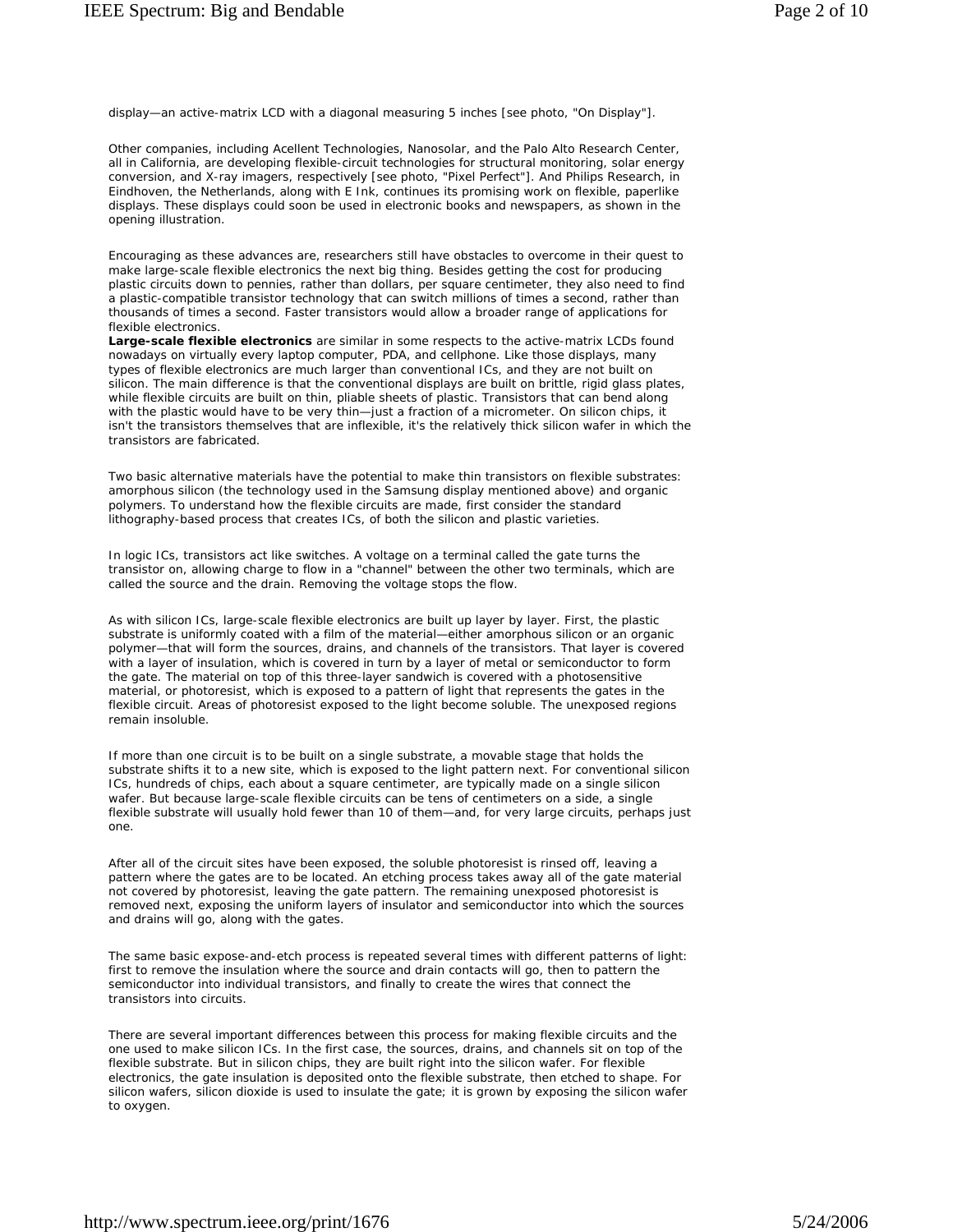A third important difference is that silicon wafers undergo several heating steps that reduce the resistance of the transistors so they will switch faster. During these steps, temperatures can exceed 1000 ºC. Such heat could melt plastic.

In theory, at least, plastic circuits can be made more cheaply than conventional silicon ICs because the circuits and manufacturing processes are simpler. For example, to get a good yield of working chips, conventional semiconductor plants must essentially rid the air of particles down to sizes of only a few nanometers—about the dimensions of a virus. But because the transistors in flexible electronic circuits are much larger—up to 25 m as opposed to 0.1 m—the allowable particle size is also much larger, which makes the air-filtration task a lot easier and cheaper. Also, an IC can have more than 30 layers of patterned material; flexible circuits—for example, in a flexible display—would typically have only about 10. These differences, however, bring the costs down by perhaps 80 percent, but not to the factor-of-10 reduction that analysts say is needed to make plastic circuits ubiquitous. The tradeoff, of course, is slower circuitry. **Happily enough,** the essential fabrication steps for many types of flexible circuits—etching the circuit layers, adding a layer of metal for the wiring, and etching that to shape—can all be accomplished with the relatively cheap, and widely available, technologies used to print ink on paper. In fact, technologists are now working on several flexible-circuit manufacturing processes based on printing on paper. One is a modification of inkjet printing, the process at the heart of countless desktop printers [see photo, "Cut and Print"]. Another adapts roll-to-roll processing, a technique commonly used to print fabrics and newspapers. A roll of unprocessed plastic is put through a processing step and is rolled up again after the step is completed—like movie film passing through a projector.

Tantalized by the prospect of a new, multibillion-dollar market, inkjet-printing companies like Dimatix, in Santa Clara, Calif., and Litrex Corp., in Pleasanton, Calif., are developing processes that could replicate the basic steps of IC manufacturing—in machines not much bigger than desktop printers. How big is the commercial potential of an inkjet process for making circuits? Big enough to have inspired Dimatix recently to change its name from Spectra Inc., its headquarters from Lebanon, N.H., and its focus from printing posters to printing electronics.

**In inkjet printing,** tiny nozzles squirt droplets of ink onto a sheet of paper. There are two types of inkjet printers—those that use heat from resistors to form tiny bubbles to push the ink out of the nozzles and those that use a piezoelectric material inside each nozzle, which deforms when a voltage is applied. Under voltage, the piezoelectric material vibrates, pushing the ink out of the nozzle. These same mechanical vibrations pull more ink into the nozzle to replace the ink that was squirted out. The digital data for the document tells the piezoelectric material where and when to vibrate to get the drops in just the right places. In the heat method, the data sends current through the resistors to achieve the same result.

According to Dimatix scientists, only the piezoelectric process is suitable for making plastic electronic circuits, because the hot resistors used in the other method would damage both the polymers that make the transistors and the plastic substrates themselves. However, Hewlett-Packard is developing a process for printing circuits using the thermal process.

To print circuits instead of documents, Dimatix researchers replace the ink with a liquid containing an organic semiconductor or a metallic conductor. Today, inkjet-compatible liquids are also available for printing organic polymers to make the semiconducting components, and for laying down silver to make the connective wires. But at the moment no suitable liquid has been found for printing amorphous silicon with inkjets.

As you might expect, the printhead that Dimatix engineers developed for printing circuits is more complicated than the ones in desktop inkjet printers. There are more nozzles—over 100 on a circuit printer, compared with 30 on a desktop machine. Adding to the complexity, the direction in which each nozzle fires and the amount of ink in each drop are individually controlled—features not found on desktop printers.

These capabilities are needed to achieve the resolution and precision required for useful circuits. Today, the Dimatix jet heads can print lines and spaces 50 m wide with 5-m accuracy. Soon engineers expect to be able to bring line widths down to less than 10 mm.

**In the Philips project,** specialists at the Netherlands-based giant are working with Dimatix jet heads to print plastic organic-light-emitting-diode (OLED) displays for cellphones and other applications. By spraying solutions of red, blue, and green organic light-emitting material onto the display substrate, they have produced displays of up to 2 inches measured diagonally that are every bit as crisp and bright as displays made on glass substrates. Other researchers are using the inkjet technique to apply the color filters for LCDs.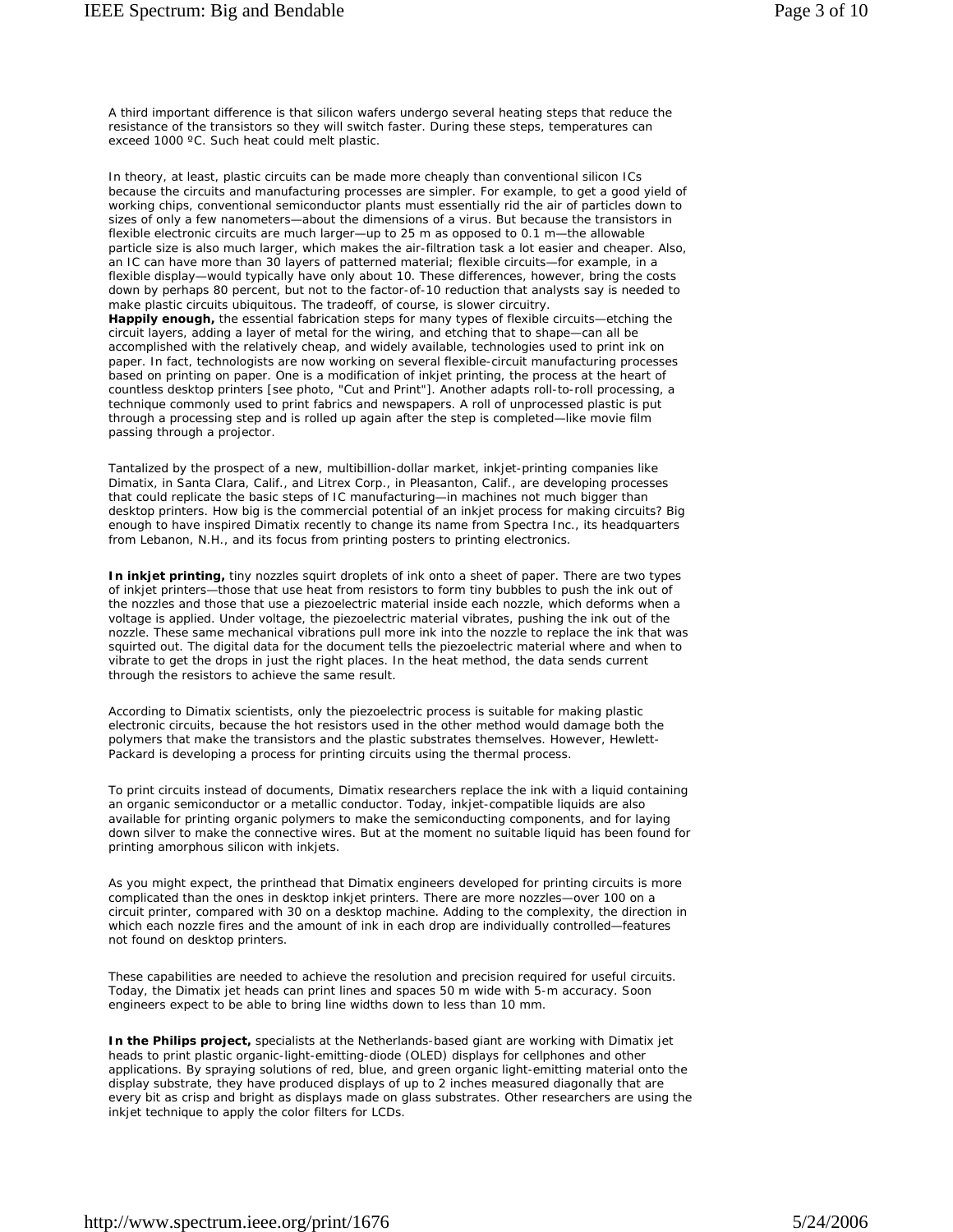Litrex Corp., which makes inkjet printers using Dimatix printheads, is also getting into circuit printing. It has already built inkjet printers for making flat-panel displays on both glass and plastic substrates. Including printers installed in R&D labs, Litrex has sold more than 50, mostly for making OLED arrays.

For making circuits, the failure rate of the inkjet nozzles must not be more than about a thousandth of the 1 percent or so allowed for printing documents. Litrex developers have achieved this level of reliability by including a high-speed camera in each printer that visually inspects the drops from each nozzle. It can capture images of single drops fired at a rate of up to 20 000 per second. The display substrate is loaded into the printer only after the inspection shows that all nozzles are firing correctly.

Litrex engineers are now testing a printer for large 2.4- by 2.4-meter substrates, now a standard size used by display makers. Although it is technically possible to build a single 2.4- by 2.4-meter display, most manufacturers build six separate displays within that area.

One important advantage of the inkjet print process over conventional techniques is that the jet process puts the circuit material only where it is needed, whereas the conventional process puts the material down over the whole substrate and then etches most of it away. But the fluids used to make electronics are pricey—up to US \$10 000 per liter. A 7-inch-diagonal display printed conventionally might require a milliliter of these fluids, costing about \$10. But an inkjet process would use only half a milliliter, saving the manufacturer \$5. Multiply this by millions of displays, and it amounts to considerable savings.

At Motorola Inc., in Schaumburg, Ill., senior manager Daniel Gamota and his colleagues are taking printed electronics one step further. They are using conventional printing presses—the same ones that make posters and consumer product labels—to make circuits. These presses typically use metallic, rubber, or plastic cylinders 30 cm wide and 45 cm around, in which the patterns to be printed are etched.

Gamota and his team rent time on such printers from graphics arts companies and replace the standard printing inks with an assortment of electrically functional inks, which could be conducting, semiconducting, or insulating and organic or inorganic. So far they have produced more than 50 kilometers of circuitry, mostly timing and control circuits that switch at tens of hertz. These still-experimental circuits are too slow, even for displays. But they are fast enough to make electronically active labels for consumer packaging. So, for example, a timing circuit could switch on an indicator when a product reaches its expiration date. Or a sensor could detect when a package of food has spoiled.

Engineers are just starting to look into making flexible electronics with the roll-to-roll process. By eliminating the high-temperature, high-vacuum steps used in conventional circuit manufacture, it holds the promise of cutting the manufacturing cost by that magic factor of 10 or better.

The Fraunhofer Institute for Reliability and Microintegration, in Munich, Germany, has set up a laboratory to develop roll-to-roll processing of circuits on plastic. There, Karlheinz Bock and his group have produced thin-film transistors from organic semiconductors. They have measured individual transistors that switch at speeds up to 2 kilohertz. The first applications are likely to be low-tech and inexpensive electronics for things like radio-frequency identification tags and smart cards, though they can't say when the process will be commercially viable. **The biggest problem** with the direct printing and roll-to-roll processes is that at best they produce transistors that switch only a few thousand times a second. That speed is adequate for displays. But it's much too slow for radio transmitters and radar detectors, which must run at speeds of a gigahertz or faster.

The sluggish performance of plastic transistors built on plastic sheets is a function of large transistor size, poor alignment of circuit layers, and material limitations. Alignment problems make electrical properties like resistance and capacitance more difficult to control. The transistors with the largest resistance and capacitance switch most slowly. A large variation in switching speeds means that some transistors will switch much more slowly than others. And circuits can work only as fast as their slowest transistors.

The alignment problem is exacerbated by the fact that plastics expand and shrink during processing because of changes in substrate temperature. Those size changes make it even harder to align one circuit layer with another. Misalignment limits how small their transistors can be—and larger transistors are slower than smaller ones, all other factors being equal. On the bright side, however, the inkjet process can compensate for the changing substrate area because the nozzles can be programmed to adjust for it.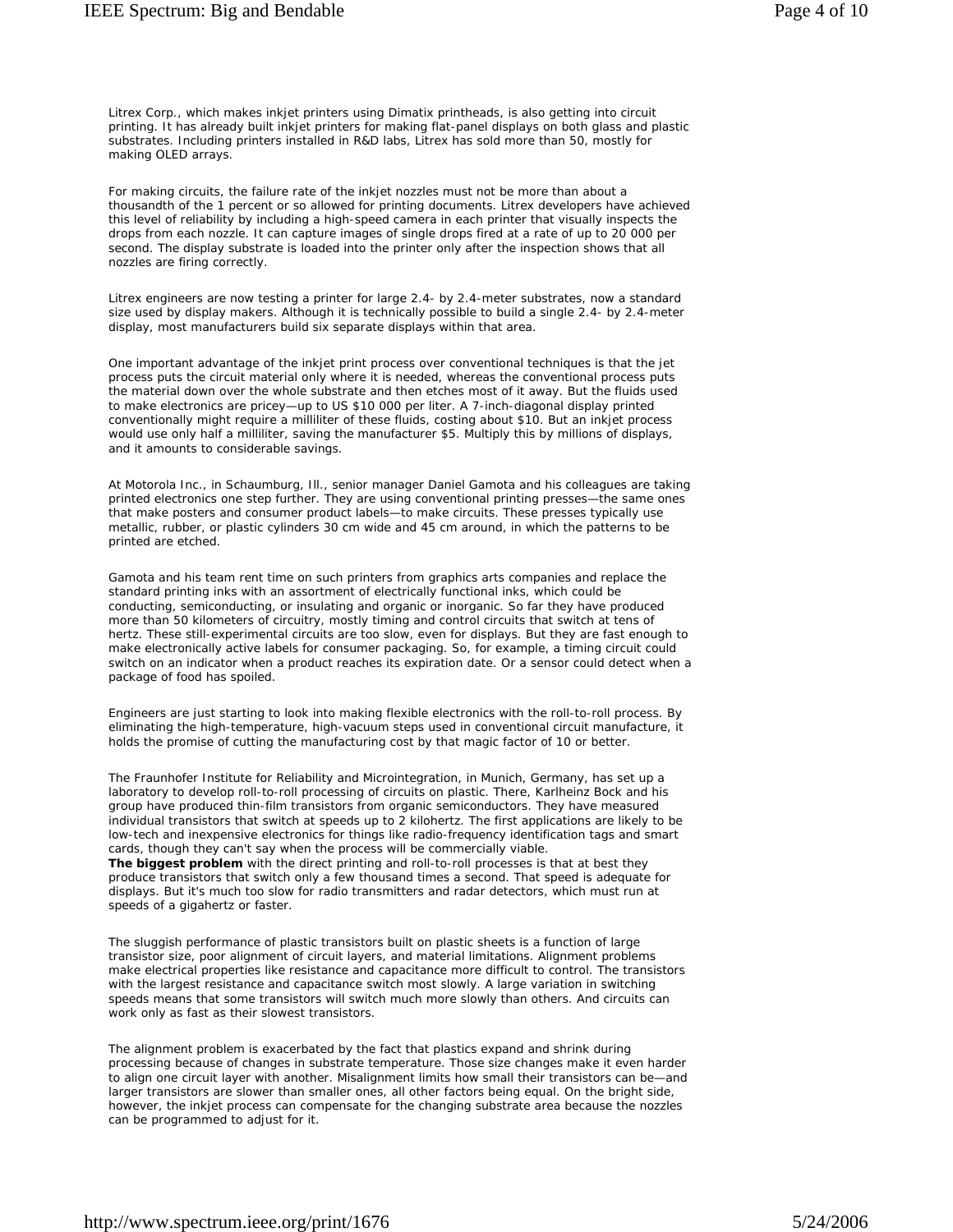Another factor that limits speed is the low melting temperature of plastic. The processes must be kept below about 300 °C, which also results in slower transistor speed. That's because electrons move faster through a crystalline material, in which the atoms form a repeating three-dimensional pattern, than through one in which many of the atoms are out of place. Higher processing temperatures allow atoms to move into their orderly crystalline positions.

Materials come in a range of crystalline order: basically, the more closely the atoms occupy their crystalline positions, the faster the charge carriers can move. At the speedy end of the range are single-crystal materials, in which there is essentially perfect order, with all the atoms forming one repeating pattern. Polysilicon has many small regions in which all the atoms are in the proper crystalline locations, but the regions are oriented randomly with respect to one another. Electrons move quickly through each region. But passing through the boundaries between one region and another slows them down considerably. So transistors made with polysilicon are slower than those made with single-crystal silicon.

Creating single crystals can require temperatures up to 1000 ºC, far beyond the melting point of plastic substrates. So to get the speed advantage of single crystals in a flexible medium, some researchers are turning to ordinary single-crystal wafers. These are the raw materials used for the substrates of conventional ICs; they are disks less than a millimeter thick sliced from big singlecrystal ingots. The idea is to get thin, narrow strips of single-crystal silicon with which to make transistors. The strips can then be placed on a plastic backing and rolled up with the plastic.

This approach is being investigated at the University of Illinois at Urbana-Champaign, where engineering professor John A. Rogers and his team start out with a single-crystal silicon wafer that has a thin layer of silicon dioxide buried just below the surface. Here's how their approach works. Using standard techniques, they create narrow lines of photosensitive material on the silicon wafer. Then they etch away the silicon not covered by the photoresist. The photoresist protects the underlying silicon from the etching process. But where there is no coating, the silicon is etched away, down to the silicon dioxide. Then they etch away the silicon dioxide, leaving a bunch of parallel wires of single-crystal silicon sitting on the wafer surface.

To get the narrow strips of silicon off the wafer and onto the plastic, the researchers first cover the strips with a thin layer of rubbery material. As they pull the rubber off the wafer, the strips of silicon come off with it. Then they put the rubber, with the strips, on top of a plastic substrate. They use a solvent to detach the wires from the rubber and leave them sitting on the plastic. An adhesive layer on the surface of the plastic fixes the wires in place.

One approach to building transistors using the silicon strips is to deposit the gate electrode material on the plastic substrate and then to pattern it using conventional, but low-temperature, lithographic techniques. A thin polymer layer added over the gate electrodes forms the gate insulation. Then the silicon strips are transferred on top of this insulation. All that remains is to attach an electrode at each end of the strip to supply power. Because the transistor is made from crystalline silicon, its switching speed can be as fast as that of a transistor with the same dimensions built on a single-crystal silicon wafer.

Using this material, which they call nanostructured silicon, Rogers and his co-workers have successfully built transistors on plastic that switch at almost 300 megahertz—more than a thousand times as fast as transistors made directly on plastic substrates, whether by conventional lithographic techniques or printing methods. They are now trying to build simple circuits. **Rogers's nanostructured technique** almost completely avoids the temperature restrictions by doing the high-temperature processing on the silicon wafer rather than on the plastic. His technique cannot produce the cheapest electronics, because it uses single-crystal wafers and conventional lithography. But for high-speed applications, particularly military and aerospace ones, performance is more important than cost.

Researchers at Nanosys Inc., a Palo Alto, Calif., start-up, are using a different method for making fast circuits on plastic. They are building transistors out of incredibly narrow freestanding pieces of single-crystal silicon, called nanowires. But they do not start, as Rogers does, with a silicon wafer. They make the wires by combining a silicon-bearing gas, such as silane (SiH4), with oxygen in a reactor. The result is a cylindrical thread of single-crystal silicon tens of nanometers in diameter and hundreds of micrometers long.

Their process can also produce a thin outer layer of silicon dioxide, which forms the gate insulation. The wires are then suspended in a solution, and the plastic is coated with the solution. The company's proprietary method for coating the plastic ensures that all the nanowires are parallel. The result is basically a sheet of plastic coated with single-crystal silicon nanowires covered with silicon dioxide. Low-temperature deposition and etching steps similar to those used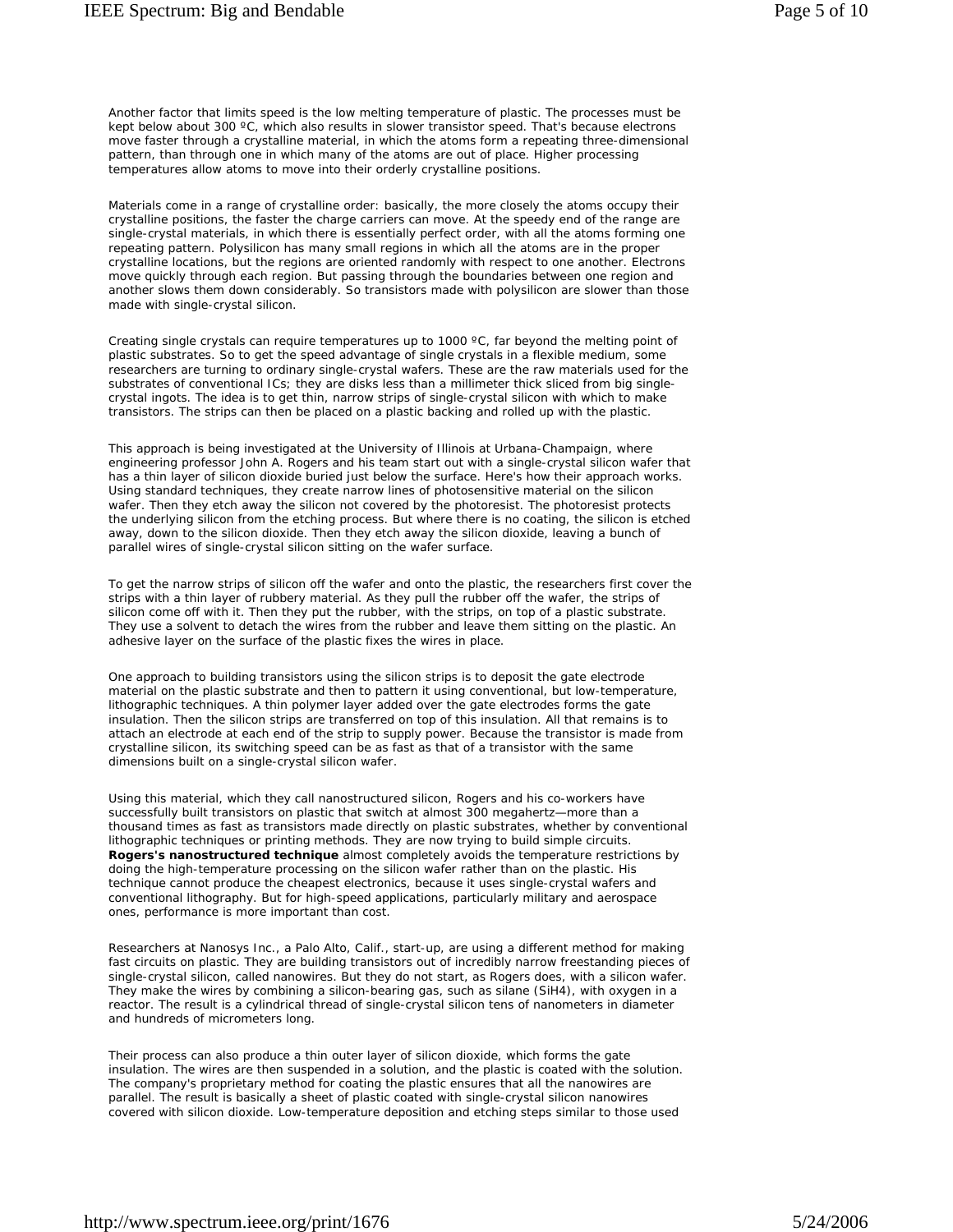in making conventional circuits finish the transistor-manufacturing process.

Researchers at Seiko Epson Corp., in Tokyo, have come up with a slightly different method for putting faster transistors on plastic. Like Rogers, they begin with a silicon wafer. They coat the wafer with a thin layer of polysilicon, on top of which they build an array of polysilicon transistors. Once the transistor array is complete, they cover it with a temporary glass substrate and heat the silicon wafer from the back side. The heat causes the original polysilicon coating to separate from the layer of transistors. The circuitry, now attached to the temporary glass substrate, can be transferred to the plastic substrate and fixed in place with a permanent adhesive. At this year's IEEE International Solid-State Circuits Conference, held 6 to 9 February in San Francisco, Seiko Epson researcher Nobuo Karaki and his colleagues described a microprocessor on a plastic substrate that was made with their technique. It contained 32 000 transistors and ran at rates up to 500 kHz.

There are, however, other ways than relying on single-crystal silicon strips or nanowires to avoid the heat issue. One way is to look for the odd material for which switching speed doesn't depend on crystalline characteristics. At Phiar Corp., in Boulder, Colo., researchers are doing away with semiconductors completely, instead using a sandwich of metals and insulators to make transistors that exploit a quantum-mechanical phenomenon called tunneling.

Another approach is to look for plastic substrates that are less sensitive to heat than those currently in use. In particular, plastics made from liquid crystals or silicone resins are showing promise. And for applications that don't need transparent substrates, thin metal foils coated with a layer of insulation can replace the plastic. At Lehigh University, in Bethlehem, Pa., engineering professor Miltiadis K. Hatalis and his team have made polysilicon circuits on metal foil that switch at rates of 100 MHz.

**For military applications,** circuits built on flexible substrates start to get really interesting when their transistors switch at speeds above a gigahertz. At those frequencies, antennas made with lightweight and conformable plastic electronics are possible. Such antennas would be a great advantage for soldiers on the battlefield, who have to carry loads weighing more than 25 kilograms. The ultimate goal, an admittedly long-term one, is to weave the flexible radio circuits right into the fabric of the soldiers' uniforms, to let officers not only communicate with soldiers but also monitor their vital signs.

Other futuristic possibilities include space-based radar receivers. They would be built around a two-dimensional array of RF circuits on a substrate that would detect and amplify radar echoes from a target. These arrays would be sizable, because the distance from one detector circuit to another would equal one half the wavelength of the radar signal. For a 500-MHz radar signal and an array of 1600 detectors, the receiver would measure 10 meters on a side.

But for radar systems in space, bigger is better, because a bigger receiver can detect weaker signals. And NASA has plans for space-based radar receivers 20 meters on a side. Of course, getting conventional rigid receivers into space isn't easy. Even a 10- by 10-meter array wouldn't fit in one piece into the cargo bay of today's space shuttles. It would have to be sent up in parts and assembled outside the spacecraft. On the other hand, a receiver made on a flexible plastic backing could be rolled up for the ride into space and unfurled in orbit.

In addition to the high-speed circuits, space-based radar antennas and telescopes will also need robust structural health monitoring built into the plastic receivers. The very fact that they are flexible means their shape could be influenced by differences in temperature across these large panels. Thus, the low-speed monitoring and control of the shape of the optical or radar receivers will have to accompany the high-speed reception and processing of high-speed signals; for this, too, flexible circuits will be needed.

Exotic, space-based applications like these could lead to more mundane, terrestrial applications for fast, flexible circuits. Large, lightweight X-ray detectors could rapidly inspect containers at airports and shipping docks. Portable radar systems, light and compact enough to stow in a soldier's backpack, could detect an enemy hidden in the bushes or locate the source of a mortar attack.

We are well along the road to making flexible large-scale electronics into a thriving industry. All the essential elements are under development. Inkjet printing has successfully made displays with both OLEDs and electrically active inks that change from white to black, or vice versa, when a voltage is applied. The roll-to-roll manufacturing process can be used to make cheap disposable radio-frequency identification tags. The technology for coating plastic substrates with the singlecrystal silicon needed for high-speed transistors is rapidly maturing.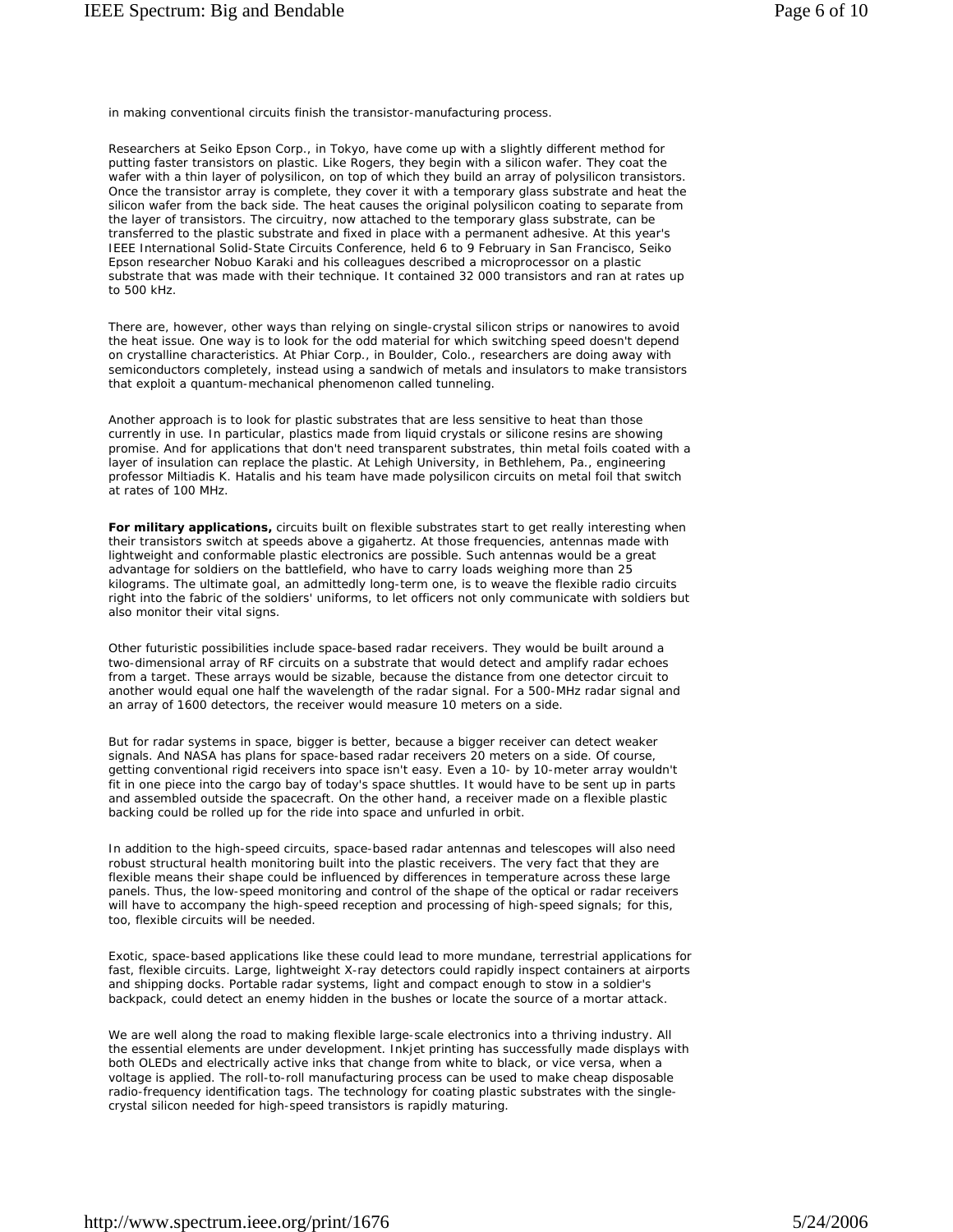If developers pull these technologies together, by the end of the decade the theoretical will become practical. It will be commonplace to see lightweight flexible displays for signs and consumer electronics and instrument panels that conform to a car's dashboard. But high-speed applications like flexible stowable antennas in space to monitor military maneuvers, analyze weather patterns, and predict earthquakes may take another 10 to 15 years.

Flexible electronics will not completely replace standard silicon technology. Rather, there will be two technologies, side by side: conventional silicon ICs for the most demanding applications, like microprocessors and communications network circuits, and flexible macroelectronics wherever large size or low cost outweighs the need for raw, blazing speed.

#### **About the Authors**

Babu R. Chalamala (IEEE Senior Member) is founder and president of Indocel Technologies Inc., in Bangalore, India, which makes lithium-ion batteries for portable electronics. He has worked extensively on flat-panel displays at MCNC, Research Triangle Park, N.C., and at Motorola Inc.'s Tempe, Ariz., facility.

Dorota Temple is the director of electronic materials and microstructures at the Research Triangle Institute, in Research Triangle Park, N.C.

The authors wish to thank Robert Reuss (IEEE Senior Member) for many helpful discussions. Reuss is a program manager in the Microsystems Technology Office of the Defense Advanced Research Projects Agency.

### **To Probe Further**

The July and August 2005 issues of Proceedings of the IEEE, Vol. 93, nos. 7 and 8, are both devoted to flexible electronic technology.

For more on inkjet printing of electronics, go to the list of technical papers on the Litrex Corp. Web site: http://www.litrex.com/TechnicalPapers.htm.

Information on how to print circuits is available in *Printed Organic and Molecular Electronics*, edited by Daniel Gamota, Paul Brazis, Krishna Kalyanasundaram, and Jie Zhang (Kluwer Academic Publishers, 2004).

### **Figure 1**



PHOTO: E INK CORP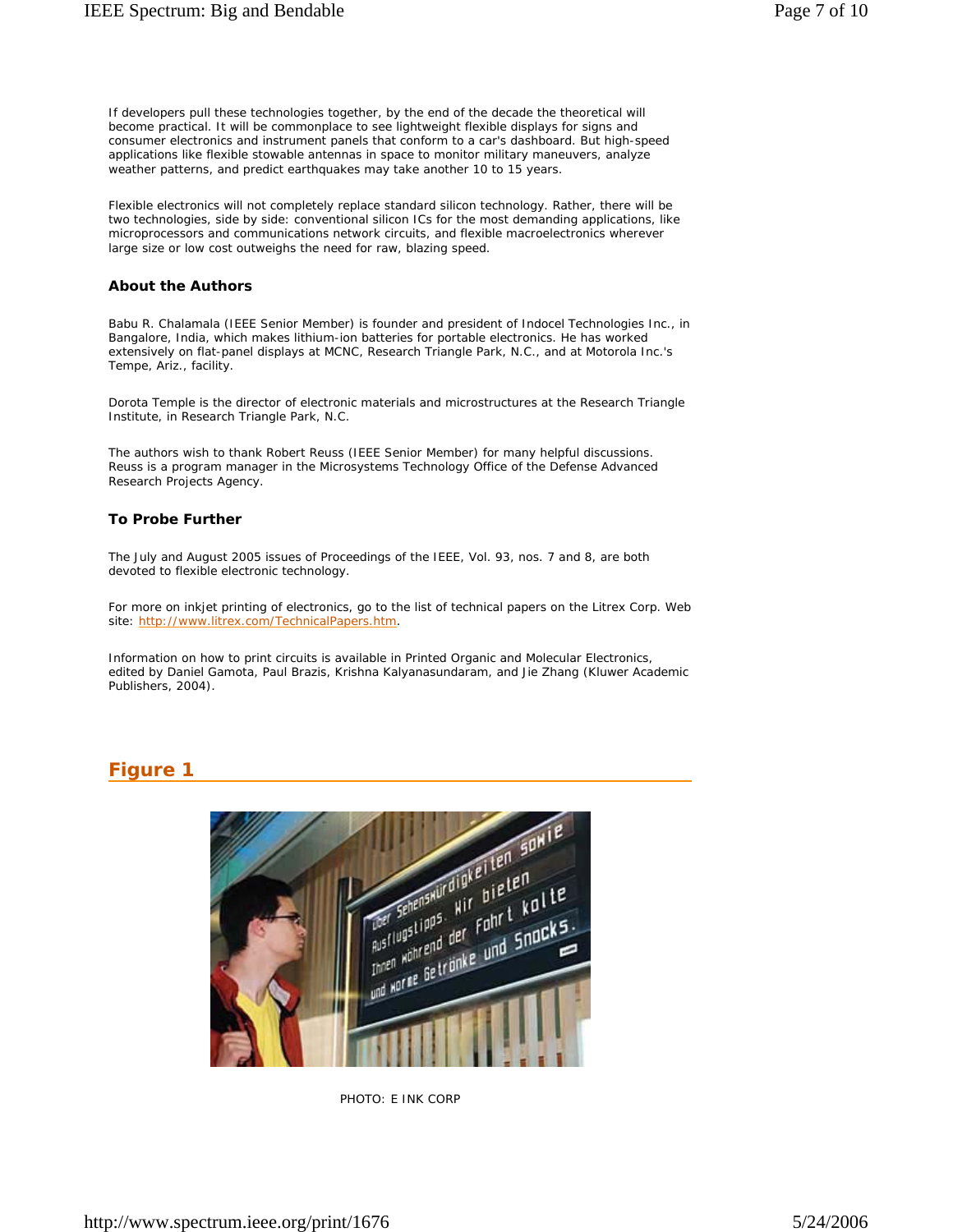## **Figure 2**



PHOTO: E INK CORP

**Figure 3**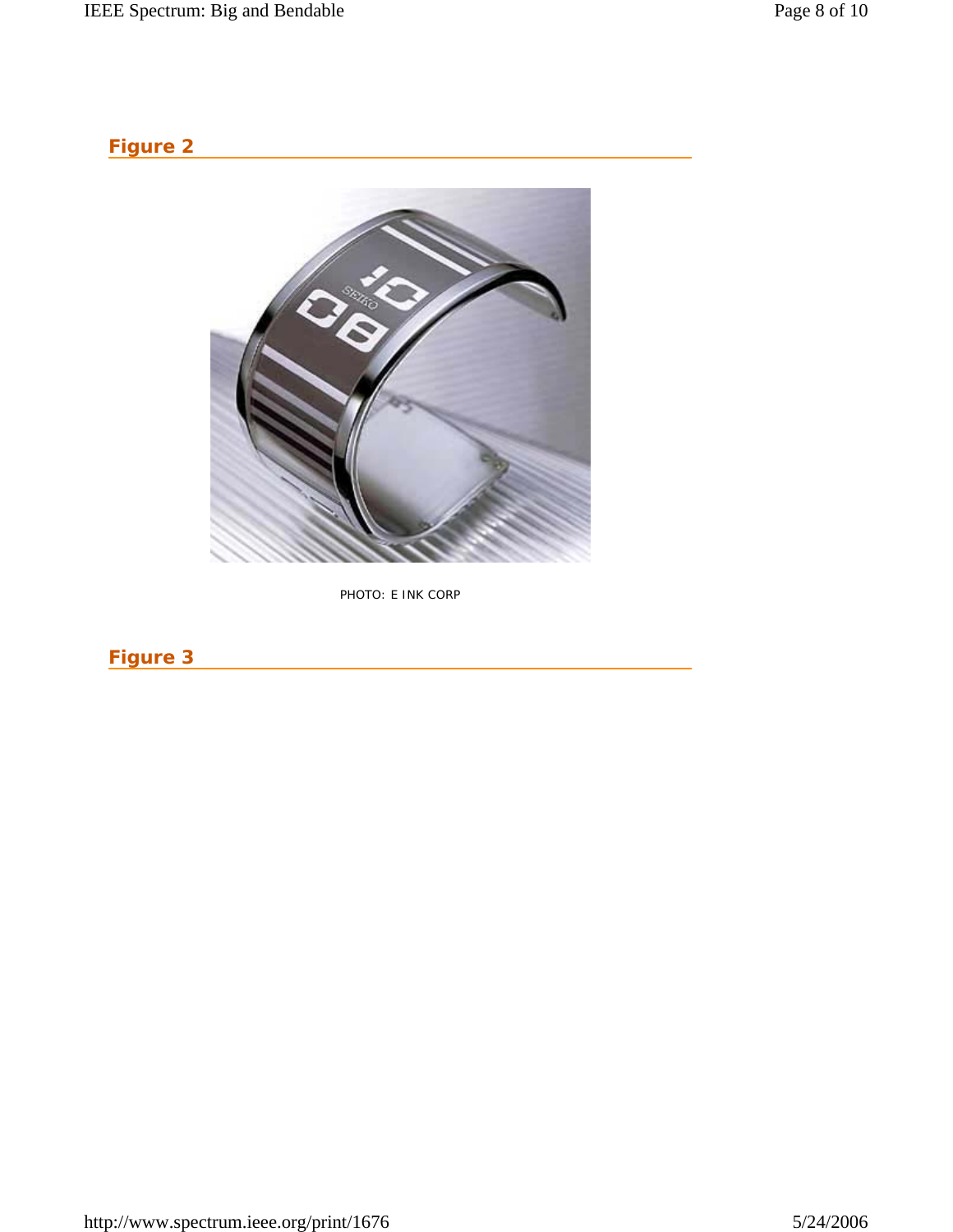

PHOTO: SAMSUNG ELECTRONICS

# **Figure 4**



PHOTO: PALO ALTO RESEARCH CENTER